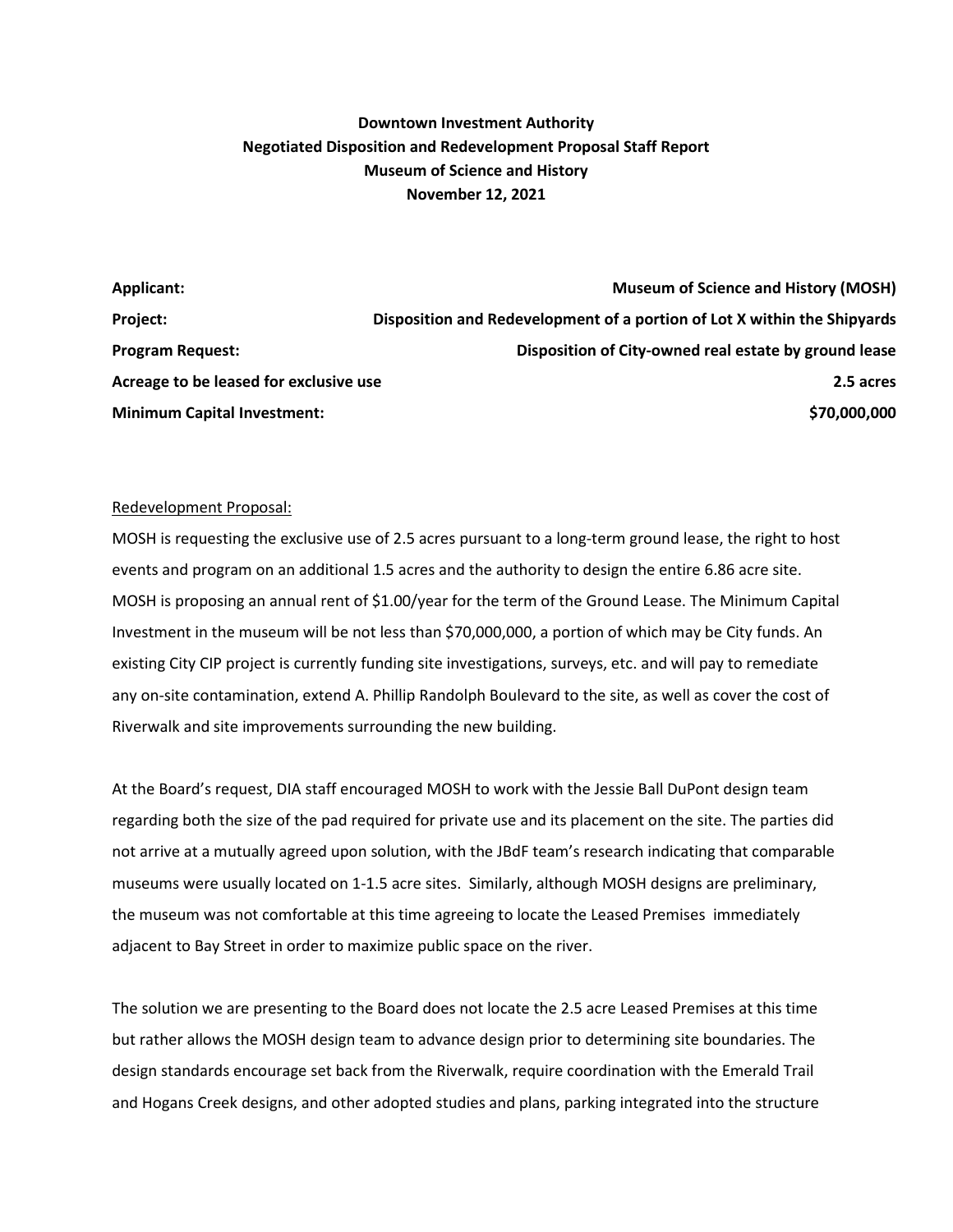and require that all exclusive use areas be included in the Leased Premises. Further, all landscape buffers and berms integral to the building, must be within the Leased Premises boundary. The site design is subject to Parks, DIA and DDRB approval.

Surrounding the 2.5 acre Leased Premises, an additional parcel of up to 1.5 acres will be subject to a partnership operating agreement pursuant to which MOSH will have the right to provide exclusive entry programs and special events within the space on a limited basis, but this space will generally be a park/plaza area open to the public. Other programming entities may also create programs in this area. This accomplishes the DuPont study's recommendation that at least half of the site be open and accessible to the public and accommodates the Museum's desire to have at its disposal additional outdoor programmable space.

Finally, the balance of the 6.86 acres will be public park space including the Riverwalk, Emerald Trail, and other park amenities.

#### The Lease:

The Leased Property would not exceed 2.5 acres and must include the building pad, any access drives or on-site parking for buses, as well as any other exterior areas exclusively for MOSH use or requiring ticketed entry. MOSH will have the right to locate the 2.5 acres as its design dictates so long as Riverwalk access is maintained, the design is compatible with Hogans Creek and the Emerald Trail designs, and usable contiguous public park space is maximized.

A forty (40) year ground Lease is proposed with one ten (10) year renewal option. This is consistent with the recent Iguana Office building ground lease term. Rent of \$1.00/year is proposed. The property is currently being appraised but we expect the value to approximate \$60 PSF as was the case both east and west of the site. The lost value of real estate taxes attributable to the City retaining ownership is approximately \$90,000/year. Based on the Kids Kampus appraised value of \$2.48 per square foot for a ground lease, the market rent for the ground lease would be \$270,072/year. When the proposal returns to the Board following the notice of disposition process, a more in depth analysis of ROI and secondary benefits to be derived from the new museum location will be provided but the ROI will necessarily be below 1 since no taxes will be paid on the land or improvements (the museum is exempt) and the associated land value and CIP improvement will not be fully offset.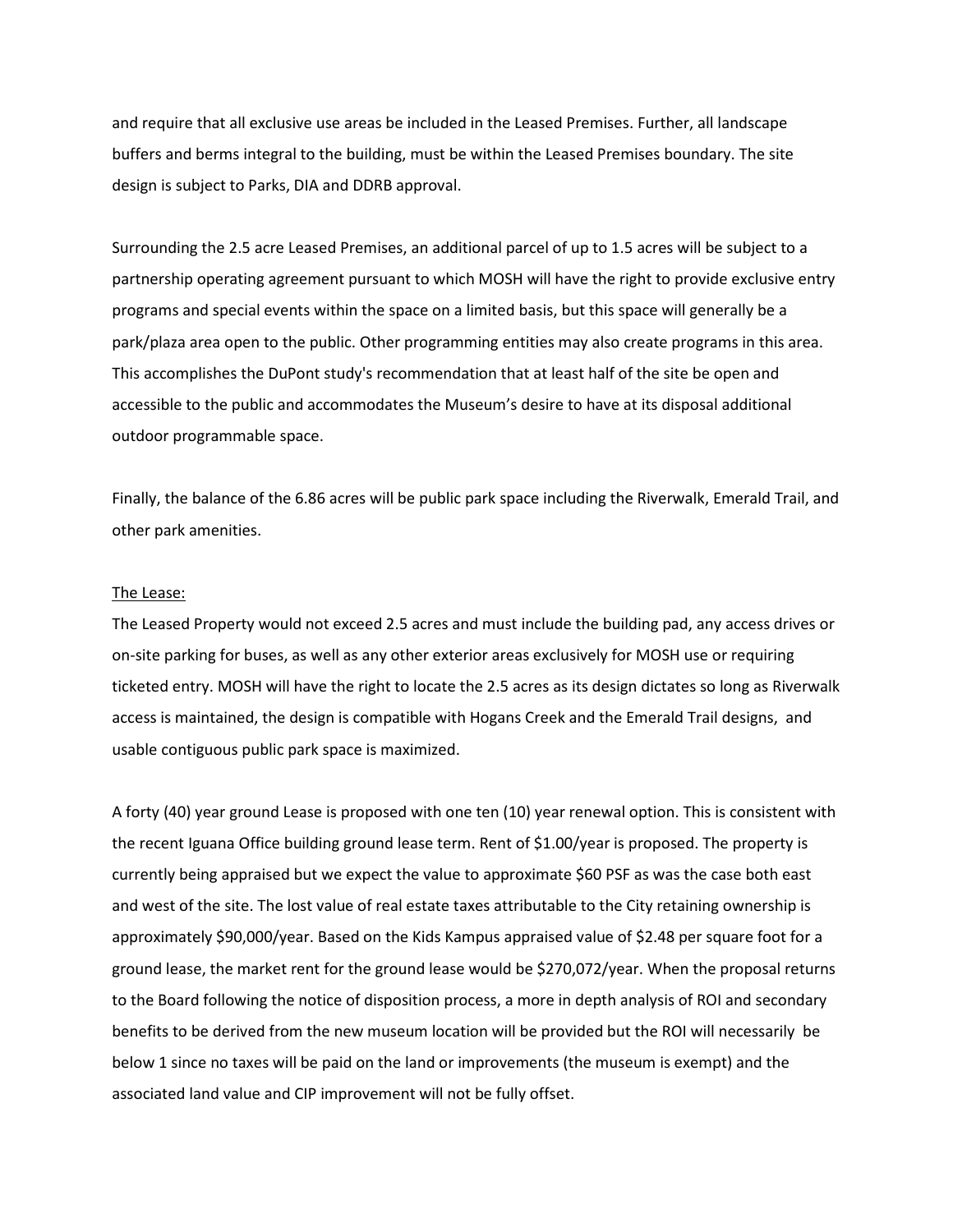# Design of the site and Museum:

The site is approximately 6.8 acres. MOSH would have the right to design the entire site and the City would reimburse MOSH for up to \$500,000 from the existing approved CIP project for the cost of design of all areas beyond the boundary of the Leased Premises. This would facilitate an integrated design and function for the parcel.

# NOD terms:

The Notice of Disposition contemplates that we are seeking a civic attraction, museum or entertainment venue for this site to activate the Sports and Entertainment District. It does not seek bids for private redevelopment for other uses such as residential, office or hotel. This use is consistent with the BID plan adopted in 2014 and with the recent Jessie Ball DuPont study on activating the waterfront. The NOD does not preclude a bid from a for-profit entity that would construct and operate a civic attraction or entertainment venue.

# Return to Board:

Upon the close of the required thirty (30) day NOD period, this disposition will return to the Board for final approval.